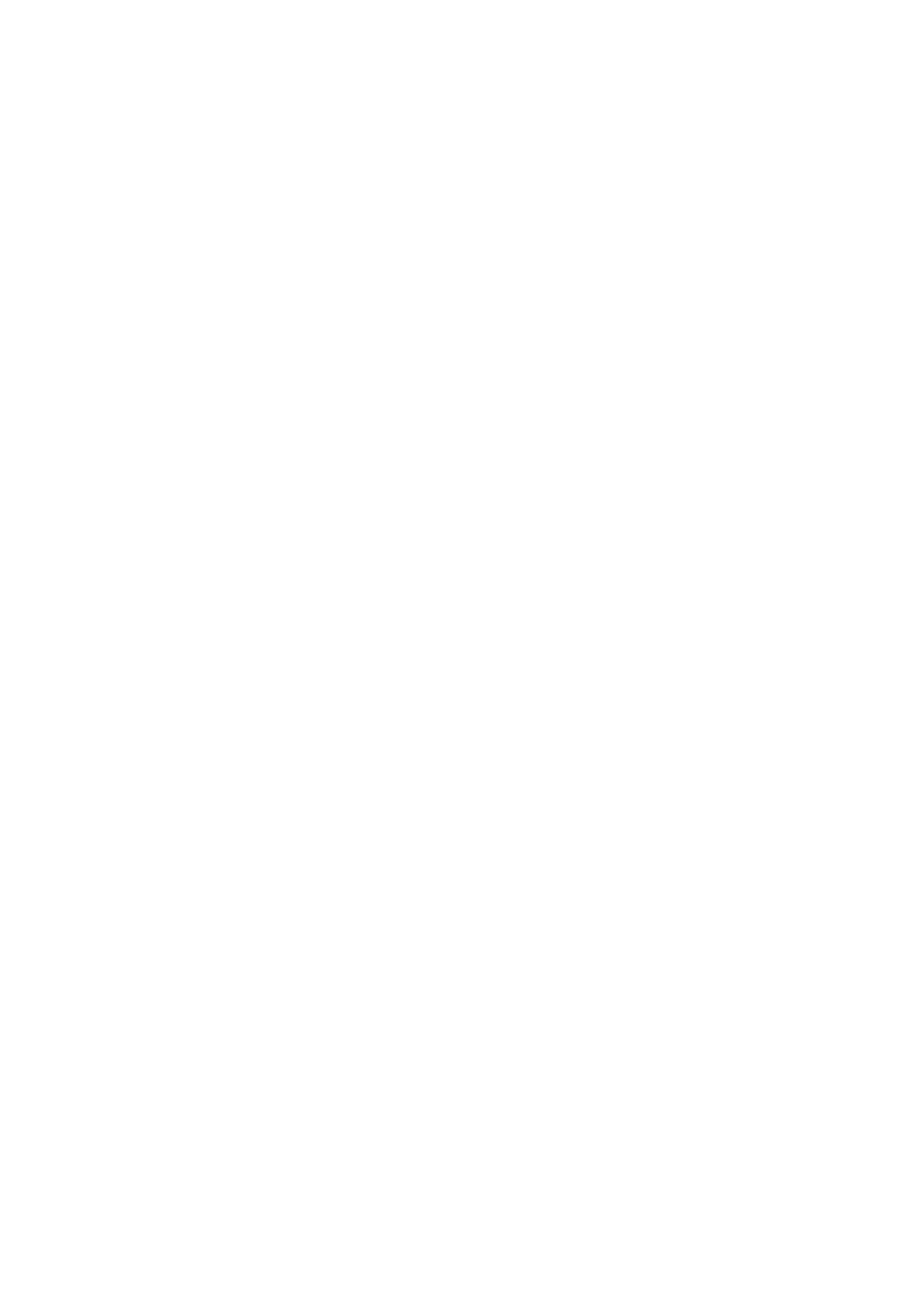# <span id="page-2-0"></span>**CONTENTS**

| $\mathbf{P}$     |  |
|------------------|--|
| $\mathbf{3}$     |  |
| $\blacktriangle$ |  |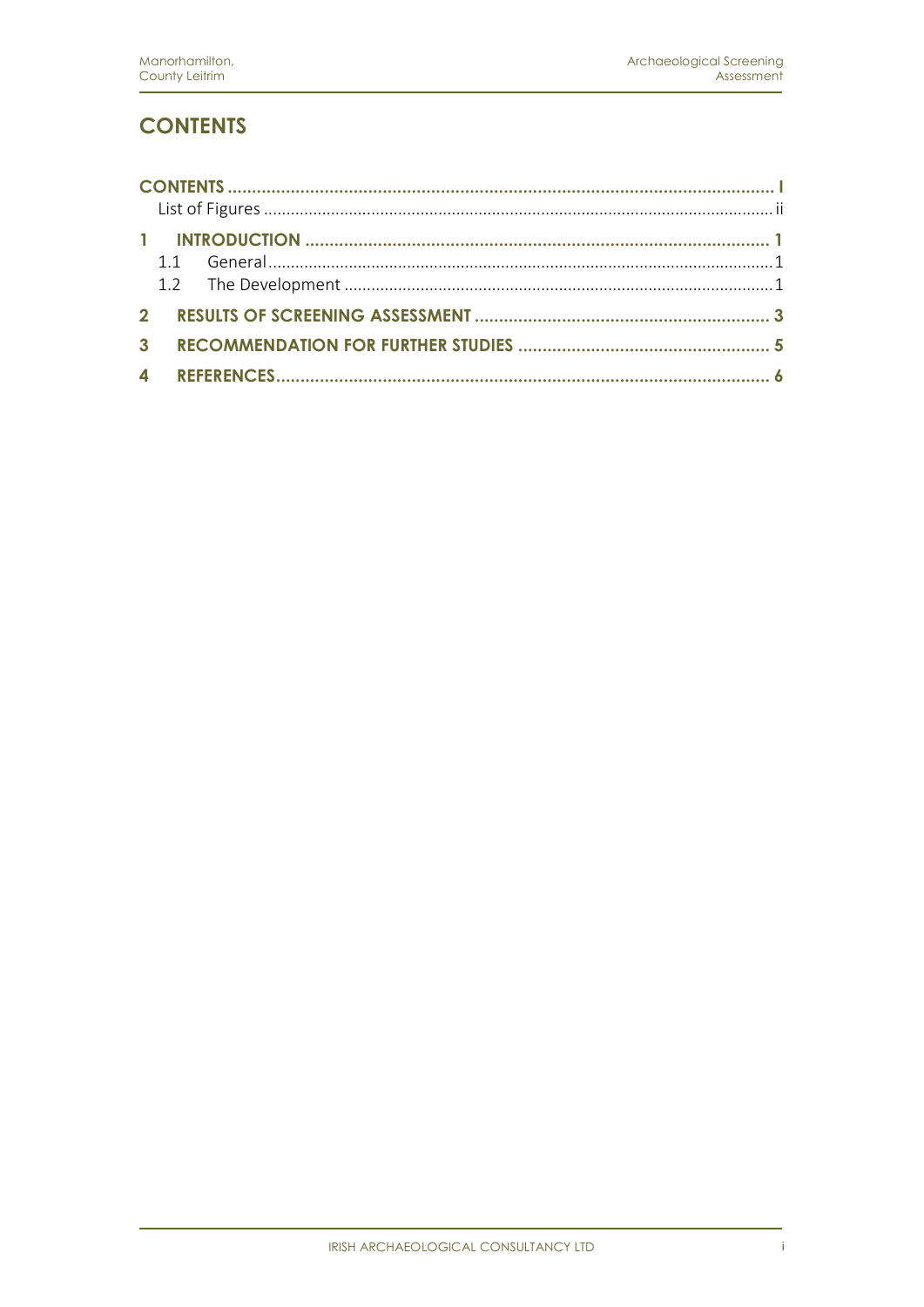### <span id="page-3-0"></span>**LIST OF FIGURES**

- Figure 1 Site location
- Figure 2 Extract from archaeology.ie showing proposed development area and nearby recorded monuments
- Figure 3 Extract from 25-inch OS map of 1907-9, showing the proposed development area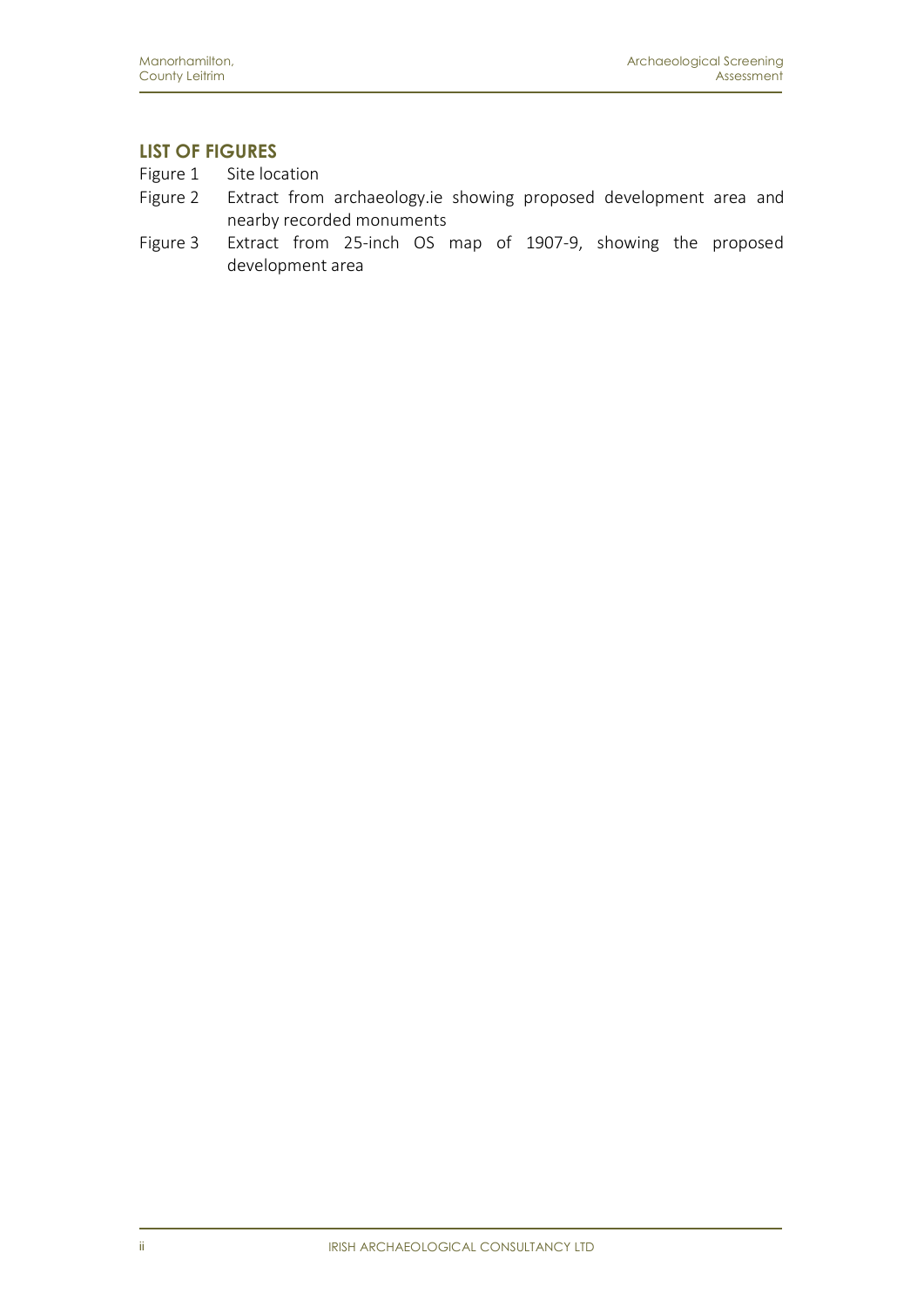# <span id="page-4-0"></span>**1 INTRODUCTION**

#### <span id="page-4-1"></span>**1.1 GENERAL**

The following report details an initial archaeological screening assessment, which has been undertaken as part of a proposed residential development within the townland of Manorhamilton, within County Leitrim (Figure 1, ITM 589195/839688). This assessment has been carried out in order to ascertain the potential impact of the proposed development on the archaeological and historical resource that may exist within the area and identify whether further studies are required in order to define potential impacts. The assessment was undertaken by Jacqui Anderson of IAC Archaeology, on behalf of Leitrim County Council.



**FIGURE 1:** Site location

### <span id="page-4-2"></span>**1.2 THE DEVELOPMENT**

It is proposed to develop 5 no. residential units on the site in Manorhamilton (Figure 2).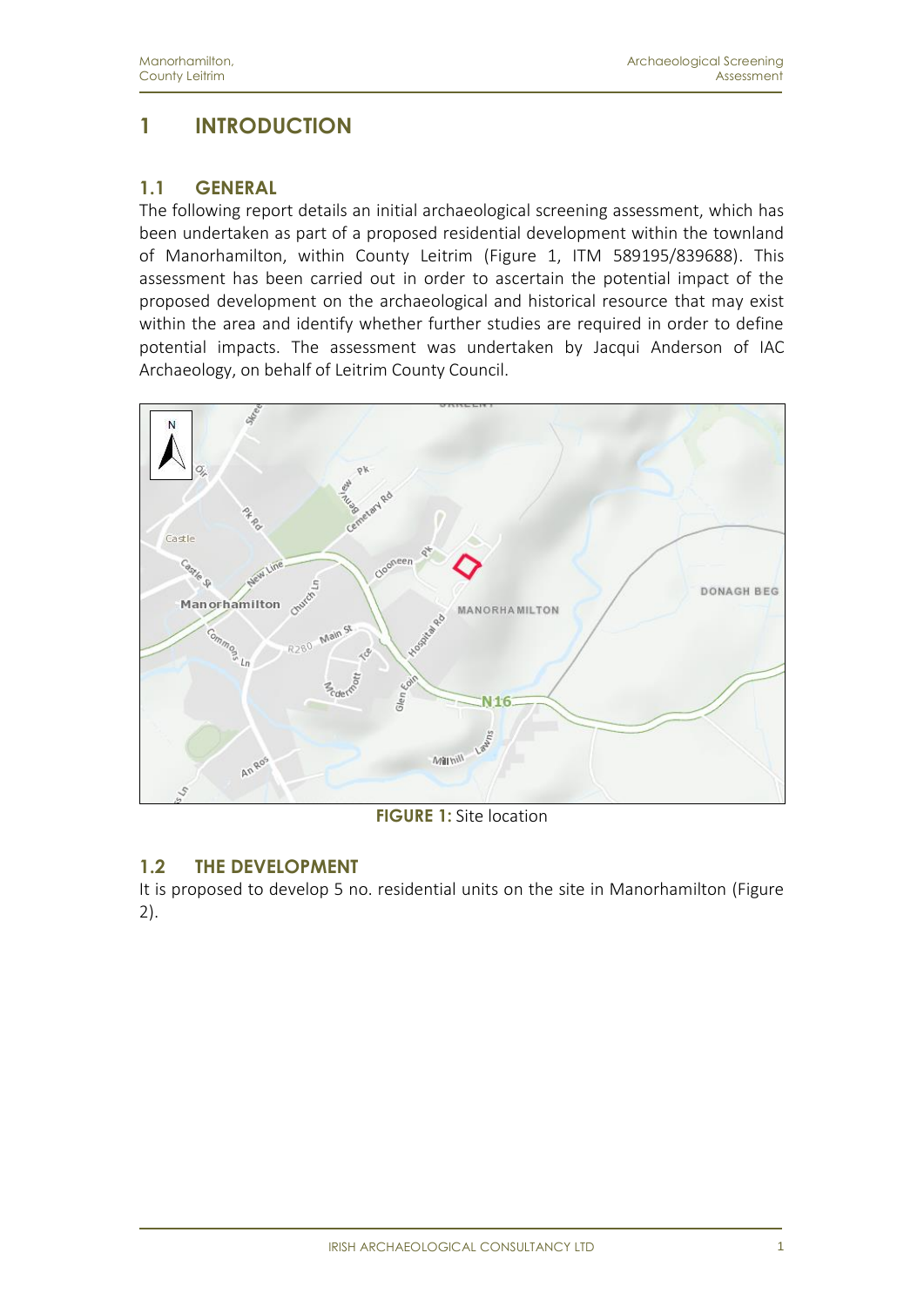

**FIGURE 2:** Plan of the proposed development area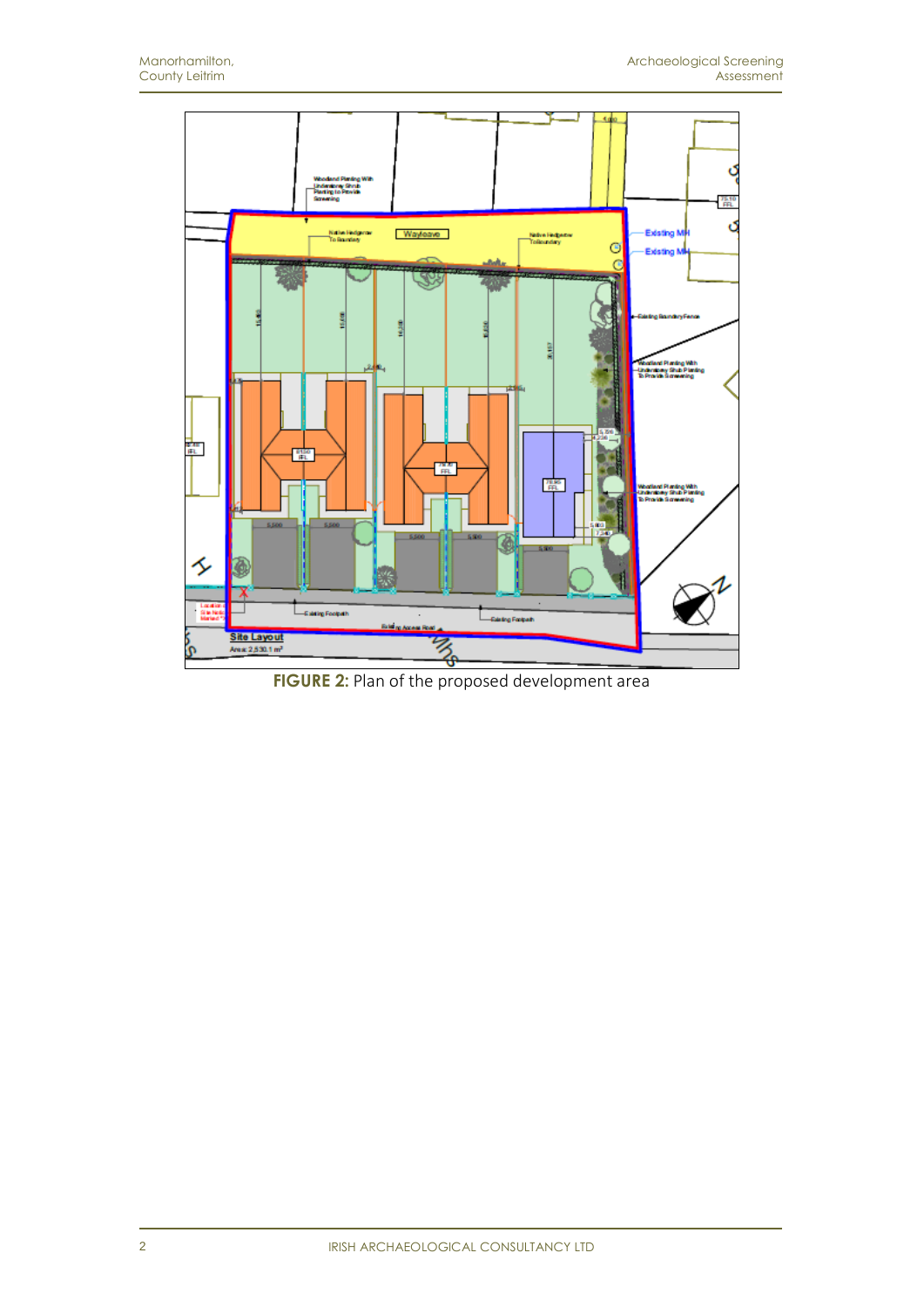# <span id="page-6-0"></span>**2 RESULTS OF SCREENING ASSESSMENT**

The proposed development area is located in the townland of Manorhamilton, County Leitrim. The site is located on the western slope of a small hill and is surrounded to the north, west and south by existing modern development. There are no recorded monuments within the proposed development area. The nearest recorded monument is a ringfort (LE007-078) located c. 301m northeast of the site. Two other recorded monuments are located within 500m of the proposed development area and include a bastioned fort (LE011-015), c. 325m west and an enclosure (LE007-074), c. 424m north (Figure 3).



**FIGURE 3:** Extract from archaeology.ie showing proposed development area and nearby recorded monuments

A review of Excavations Bulletin (1970–2019) revealed that no previous archaeological investigations have taken place in the proposed development area to date. A programme of testing and subsequent excavation was carried out c. 143m south of the proposed development area under licence 01E0720. Human remains representing at least 70 individuals were recorded and excavated in two areas immediately south of St. Josephs Fever Hospital (Bennett 2001:737). These burials are likely to date from 1844 and relate to the 'disused' burial grounds shown to the east and west of the hospital in the 25-inch OS map of 1907–9. Archaeological monitoring of the excavation of trenches for ESB cables, immediately northwest of the bastioned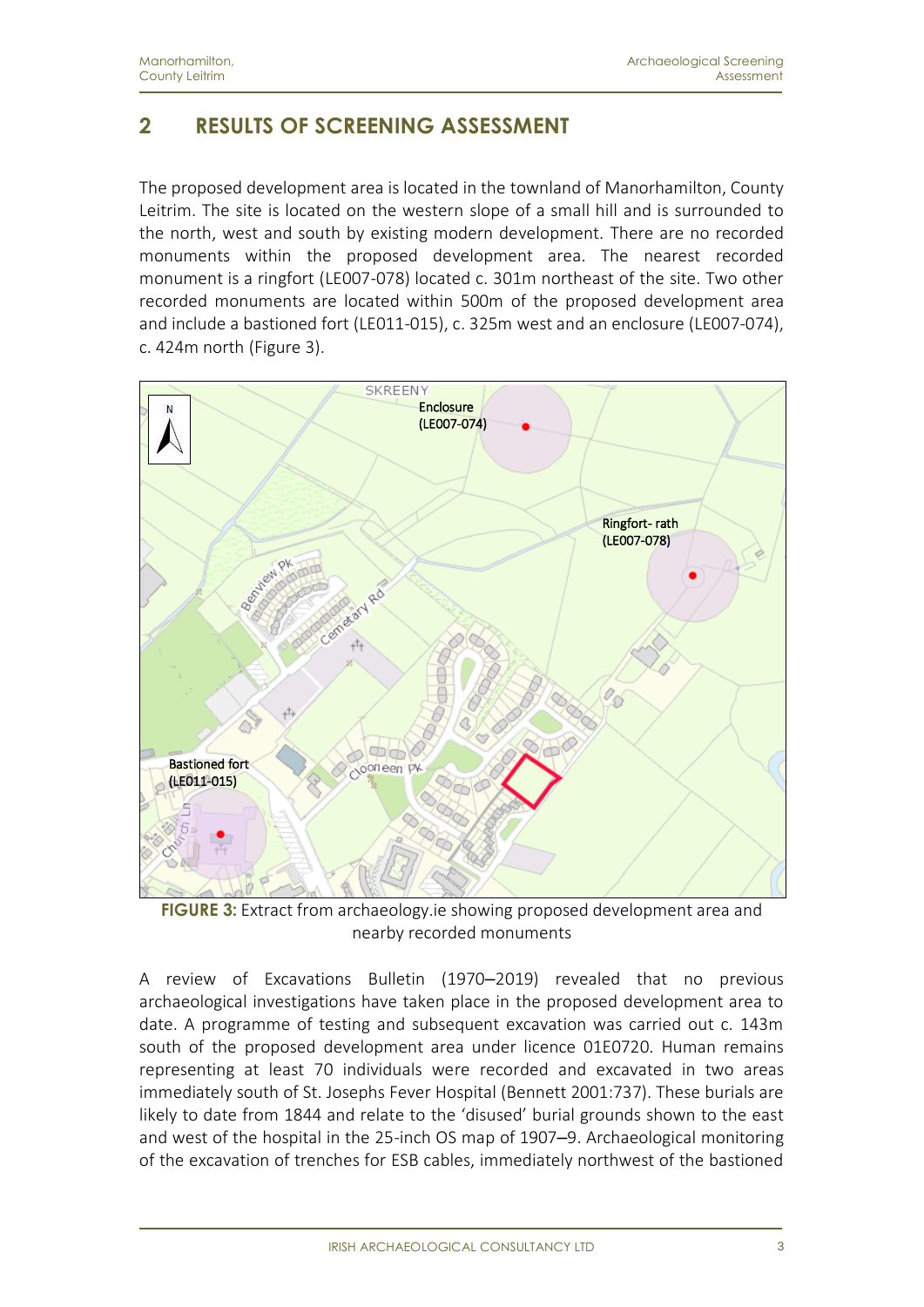fort (LE011-015), failed to identify any features of archaeological significance (Licence Ref.: 02E1412, Bennett 2002:1059).

The cartographic sources depict the proposed development area as undeveloped greenfield. The first edition OS map of 1835–6, shows the site as agricultural land on the outskirts of Manorhamilton village. By the time of the 25-inch map of 1907–9, Hospital Road to the immediate southeast of the site has been established (Figure 4).



**FIGURE 4:** Extract from 25-inch OS map of 1907–9, showing the proposed development area

Examination of aerial photography and satellite imagery of the proposed development area shows the site was previously in use as agricultural land. However, the Google Earth imagery of 2017 shows the site was disturbed during the construction of the adjacent development to the southwest.

Based on the small size of the site, the slope of the hill and the previous disturbance that has taken place, the site is considered to be of negligible archaeological potential.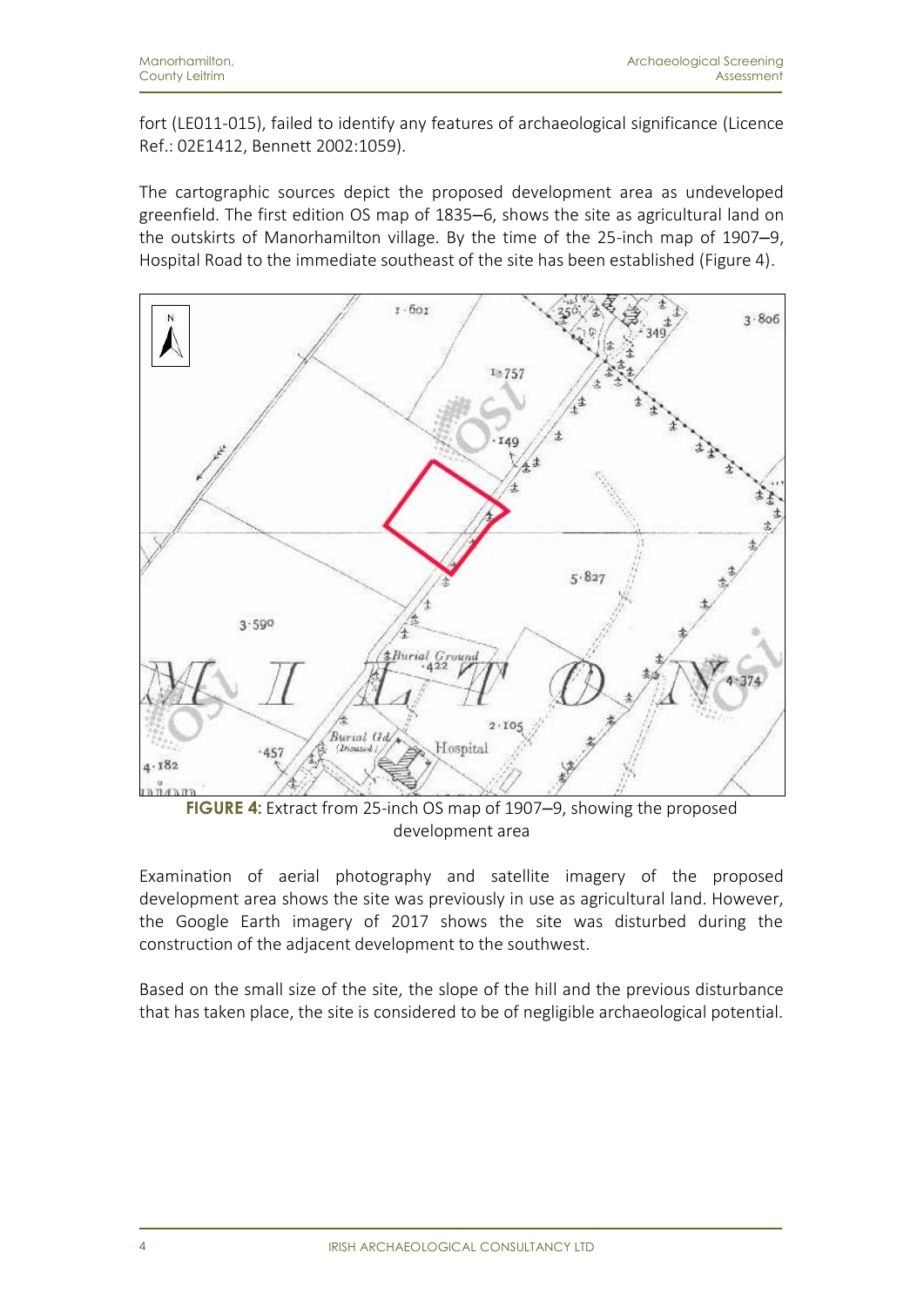## <span id="page-8-0"></span>**3 RECOMMENDATION FOR FURTHER STUDIES**

Given the low archaeological potential of the proposed development area, no further archaeological assessments or mitigation is deemed to be necessary in association with future development.